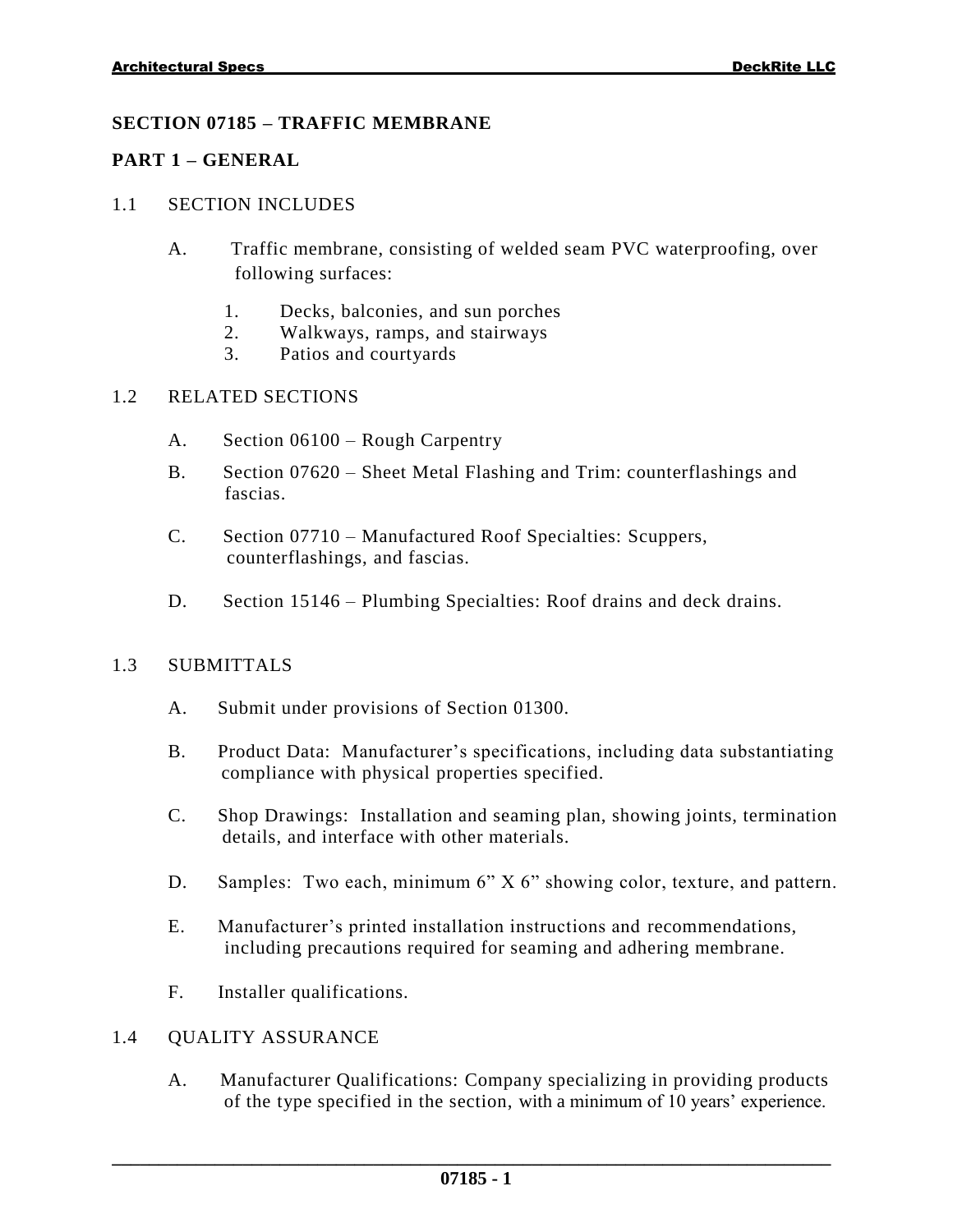- B. Installer Qualifications: Company experienced in the successful installation and application of the product type specified in this section.
- C. Pre-Installation Meeting: Discuss application, staging, start and completion time, and precautions applicable to this project.
	- 1. The attendance of the following is required:
		- a. Manufacturer's representative
		- b. Contractor's field superintendent
		- c. Installation foreman
		- d. Other trades affected by this work
		- e. Owner's representative

# 1.5 DELIVERY, STORAGE, AND HANDLING

- A. Deliver products in manufacturer's original containers, dry and undamaged, with seals and labels.
- B. Store and handle materials to prevent damage.
	- 1. Place materials on pallets, off ground or substrate.
	- 2. Prevent creasing of rolled materials.
	- 3. Do not use creased or damaged materials.
	- 4. Polyethylene is not an acceptable cover to store materials.
- C. Keep materials at temperatures between 40 degrees F and 80 degrees F; if adhesives are exposed to lower temperatures, verify usability with manufacturer before using.

#### 1.6 WARRANTY

- A. Provide membrane manufacturer's standard 7-year warranty, covering defects in material.
- B. Provide installing contractor's stand 2-year warranty, covering defects in workmanship.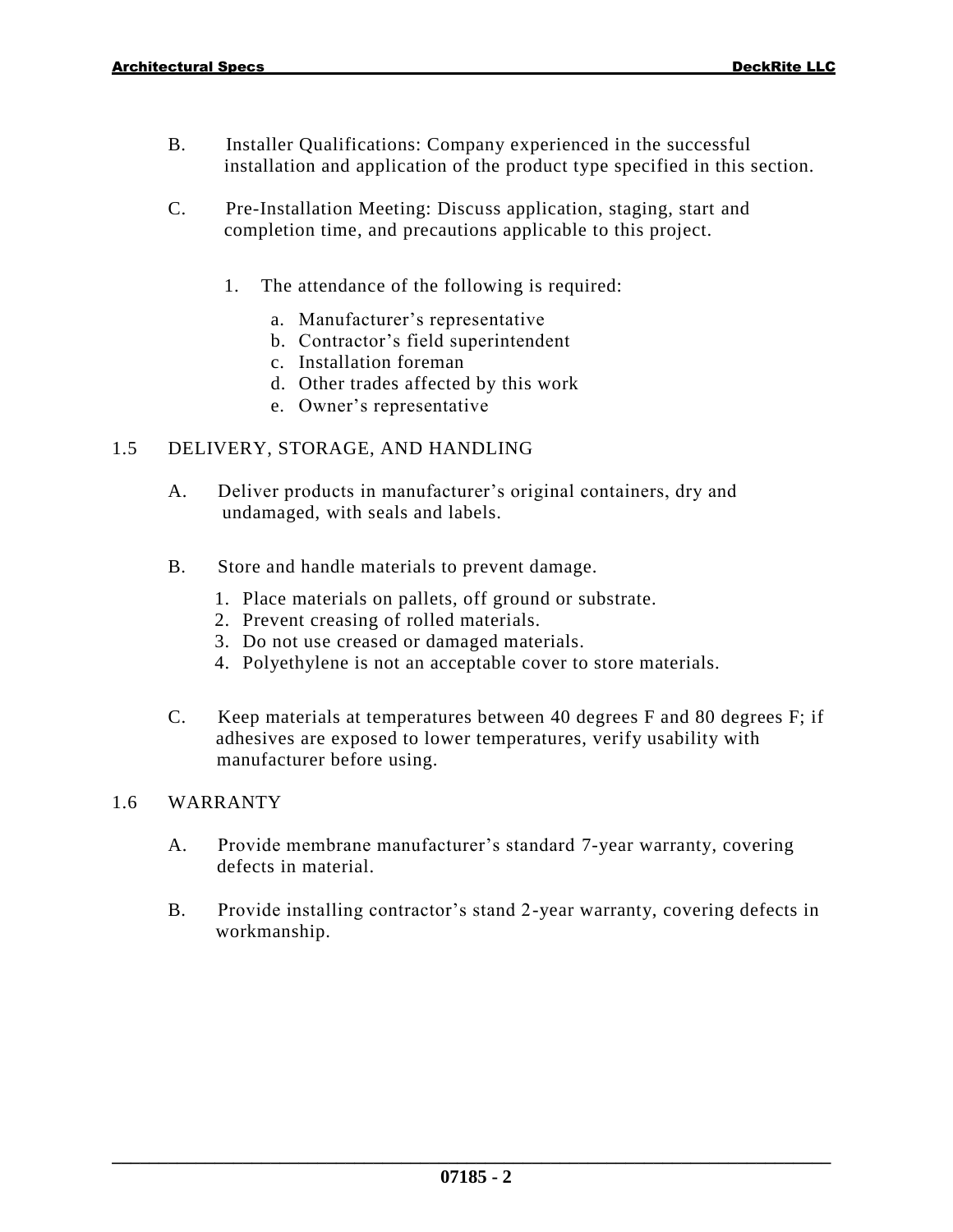# **PART 2 – PRODUCTS**

### 2.1 MANUFACTURER

- A. Manufacturer: Provide products of the following:
	- 1. DeckRite LLC 3912 East Progress North Little Rock, AR 72114 (888) 450-3325 Fax: (501) 604-0235
- B. Requests for substitution will be considered in accordance with p provisions of Section 01600.
- C. Substitutions: Not permitted.

#### 2.2 MATERIALS

- A. Traffic membrane: DeckRite is a Flexible PVC membrane designed as a water resistance, slip resistant walking surface for application on decks, patios, balconies, boat docks, sun porches, and other exterior walkways.
	- 1. Sheet width: 68 inches
	- 2. Sheet length: 90 feet (30 yards)
	- 3. Overall sheet thickness: 0.050 inches (Series 500) or 0 0.060 inches (Series 600)
	- 4. Standard Colors: Slate Gray, Sahara Tan, Tropical Cream, Lakewood Marble, and Tuscany Sand
	- 5. Slip Resistance: Meets Americans with Disabilities (ADA) requirements for slip coefficient on flat surface
- B. Bonding Adhesive: Supplied by the membrane manufacturer to adhere membrane to substrate.
- C. Termination Bar: 1" X 6' aluminum bar, supplied by the membrane manufacturer to terminate edges.
- D. Perimeter Fasteners: Mechanical fastening devices furnished by the membrane manufacturer: color coordinated to membrane color.
- E. Caulk: Color matched caulk, as supplied by the membrane manufacturer.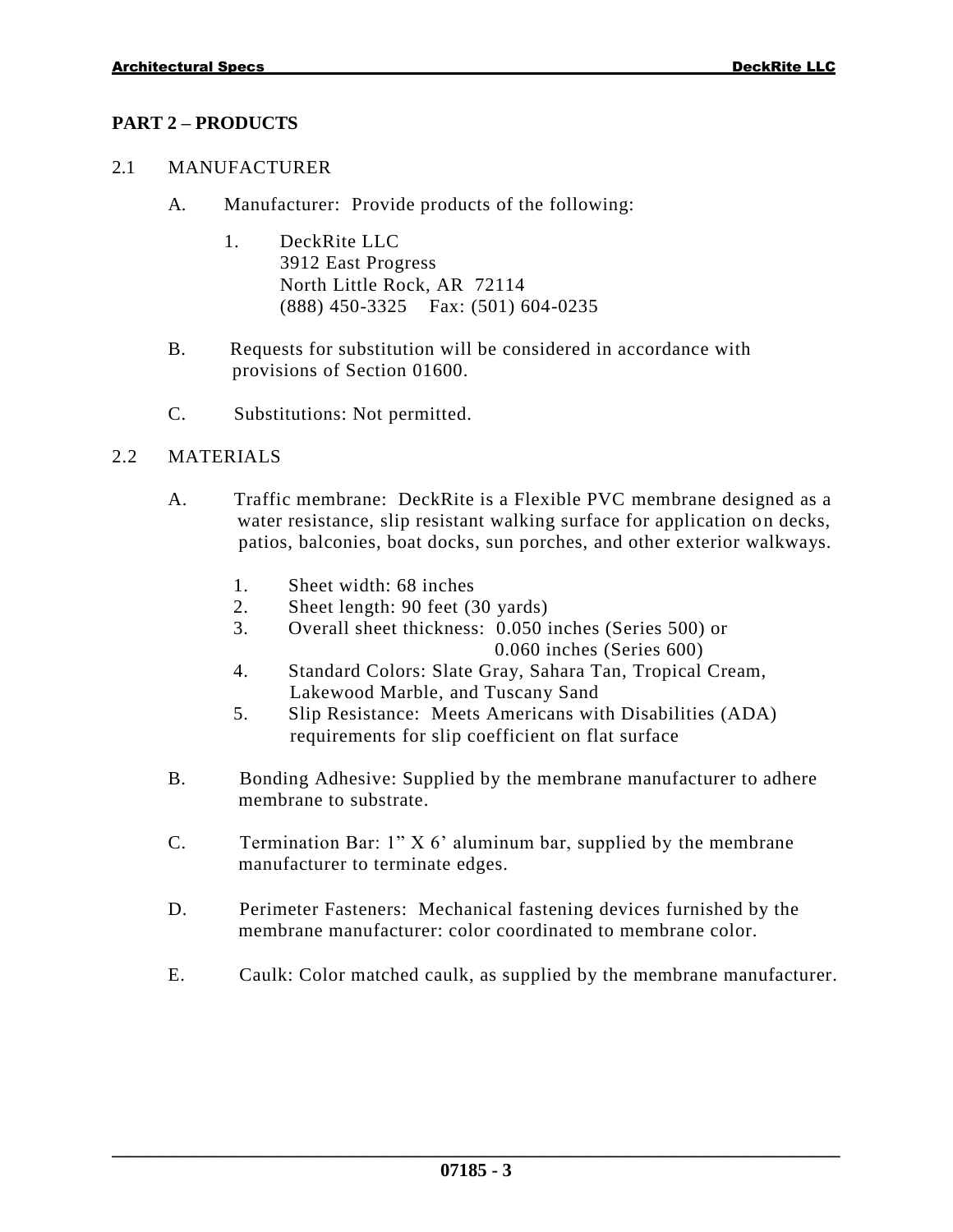# **PART 3 – EXECUTION**

#### 3.1 EXAMINATION

- A. Verify that surfaces and site conditions are ready to receive work and conform to membrane manufacturer's requirements.
- B. Verify that deck is secure, solid, well supported, and in accordance with local code structural requirements.
- C. Verify that the deck is free of ice and snow, dry, clean and smooth, free of depressions, waves, projections, and properly sloped to drains or deck edge.
- D. Verify that all screws and/or nail heads are flush with or countersunk in the plywood surface being fastened to the joists/supports.
- E. Verify that adjacent precast deck members are flush within  $\frac{1}{4}$ " vertical variation, with grout keys filed flush.
- F. Notify the Architect of any conditions that would prevent satisfactory completion of the work.

## 3.2 PREPARATION

- A. Do not proceed with installation until substrate preparation is complete.
- B. Coordinate timing of installation to avoid construction traffic over completed traffic membrane surfaces.
- C. Wood Deck (new): Suggested deck is 3/4" pressure treated exterior grade A-C plywood (tongue & groove optional).
- D. Wood Deck (recover existing): The minimum wood deck acceptable on a recover installation is 1/2" pressure treated exterior grade A-C plywood.
- E. Wood Deck: fill joints, knot holes, voids and low areas with filler and sand smooth.
- F. Wood Deck Class A: Cover plywood deck with cementitious board meeting requirements of Class A approved application.
- G. Concrete Deck (new): Concrete deck must have a steel troweled finish. Verify that the concrete sections of the specification include this requirement.